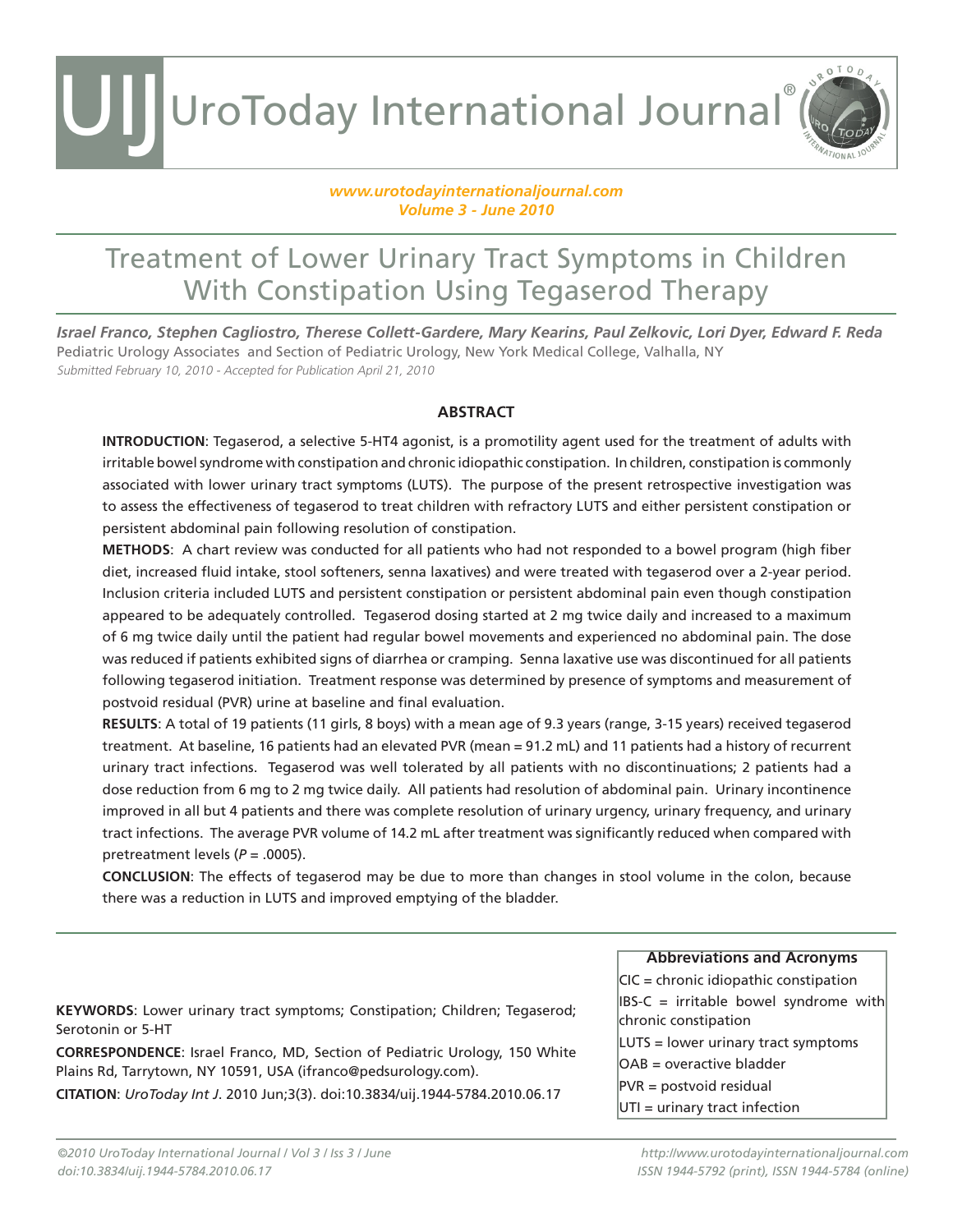*original study*

UIJ

Treatment of Lower Urinary Tract Symptoms in Children With Constipation Using Tegaserod Therapy

### **INTRODUCTION**

Pediatric overactive bladder (OAB) syndrome is characterized by urinary frequency, urgency, and urge incontinence [1]. This syndrome has been routinely managed with the use of anticholinergics, timed voiding, and a bowel program. Several studies and surveys have shown substantial overlap of lower urinary tract symptoms (LUTS) and constipation in pediatric patients with OAB. Loening-Baucke [2] in 1997 showed that there was a marked improvement in LUTS in children being treated for constipation in their clinic. Of 234 constipated children, 29% had daytime urinary incontinence, 34% had nighttime incontinence, and 11% had urinary tract infections (UTIs). After one year, constipation was relieved in 52% of the patients. All patients who had their constipation completely corrected ceased having UTIs; 80% of the patients had their daytime urinary incontinence corrected, and 63% of the patients had their nighttime incontinence corrected. The present authors have seen similar findings in their patients over the years, in that patients who had persistent bowel issues continued to have problems with incontinence and recurrent UTIs and those with resolution of the bowel issues had relief from the other problems.

There are numerous reasons why bowel programs have been cited as being successful in the management of OAB in children. Mechanical pressure on the bladder by the stool in the bowel has been touted as one mechanism leading to OAB. More recent data indicating that there is an inhibitory reflex associated with rectal distention seems more plausible and explains why there could be associated external sphincter dyssynergia along with diminished ability to void completely in children with constipation [3]. There is new evidence from work by Jia et al [4] showing that the parasympathetic nucleus is intimately involved in the chronic constipation seen in patients with imperforate anus. This same parasympathetic nucleus is also critical to processing sensory signals from the bladder. It is possible that signal mixing or overload can occur in this site, thereby explaining the association of bowel and bladder in dysfunctional elimination. In addition, chronic periumbilical pain is a common finding in children with chronic constipation, dysfunctional elimination syndrome, and irritable bowel syndrome. Profiling and mechanistic studies have indicated that the gastrointestinal tract is the largest repository of serotonin (5-HT) within the body, and patients with irritable bowel syndrome with chronic constipation have low levels of 5-HT in the gut [5].

Tegaserod is a 5-HT4 agonist that causes increased motility of the gut [6-8]. It is used to treat irritable bowel syndrome with chronic constipation (IBS-C) and chronic abdominal pain in

adult patients. Correction of the constipation and emptying of the colon leads to reduction of strong peristaltic waves and may prevent strong sudden bladder contractions that lead to urge incontinence [2,3,6-8].

The purpose of the present retrospective investigation was to assess the effectiveness of tegaserod to treat children with refractory LUTS and either persistent constipation or persistent abdominal pain following resolution of constipation.

### **METHODS**

A retrospective chart review was conducted to identify and assess all patients with LUTS, constipation, or persistent abdominal pain that had been treated with tegaserod between April 2005 and April 2007. For the purpose of this study, LUTS was defined as 1 or more of the following symptoms: dysuria, frequency, urgency, elevated postvoid residual (PVR) urine volume, or urinary incontinence.

Prior to tegaserod treatment, all patients were on a bowel program that consisted of a high fiber diet, increased fluid intake, stool softeners (polyethylene glycol 3350 and/or mineral oil), and senna laxatives in the form of various products. Candidates for tegaserod did not respond to the standard treatment. They met the following inclusion criteria: (1) patients with persistent constipation (< 3 bowel movements per week for  $\geq 6$  months), (2) patients with large, painful bowel movements, (3) patients that continued to experience abdominal pain even though their constipation appeared to be adequately controlled.

All parents were informed that tegaserod was being used in an off-label method and that the medication was not approved by the Food and Drug Administration (FDA) for use in children. Dosing was started at 2 mg twice daily (the lowest recommended adult dose) and increased to 6 mg twice daily (the maximum recommended adult dose). The dose was increased to the point where the patient had regular bowel movements and experienced no abdominal pain. If patients exhibited signs of diarrhea or cramping while on the medication, the dose was reduced to the next lower level. The highest dose was used in patients who had little or no response to the lower doses. Patients who had been on the medication for more than 2 months were given respites off the medication. If symptoms recurred, the medication was restarted. Senna laxative use was discontinued for all patients following tegaserod initiation. All patients were encouraged to continue their high-fiber diet and increased fluid intake.

The investigators recorded any side effects to the tegaserod treatment. The patient's response to treatment was determined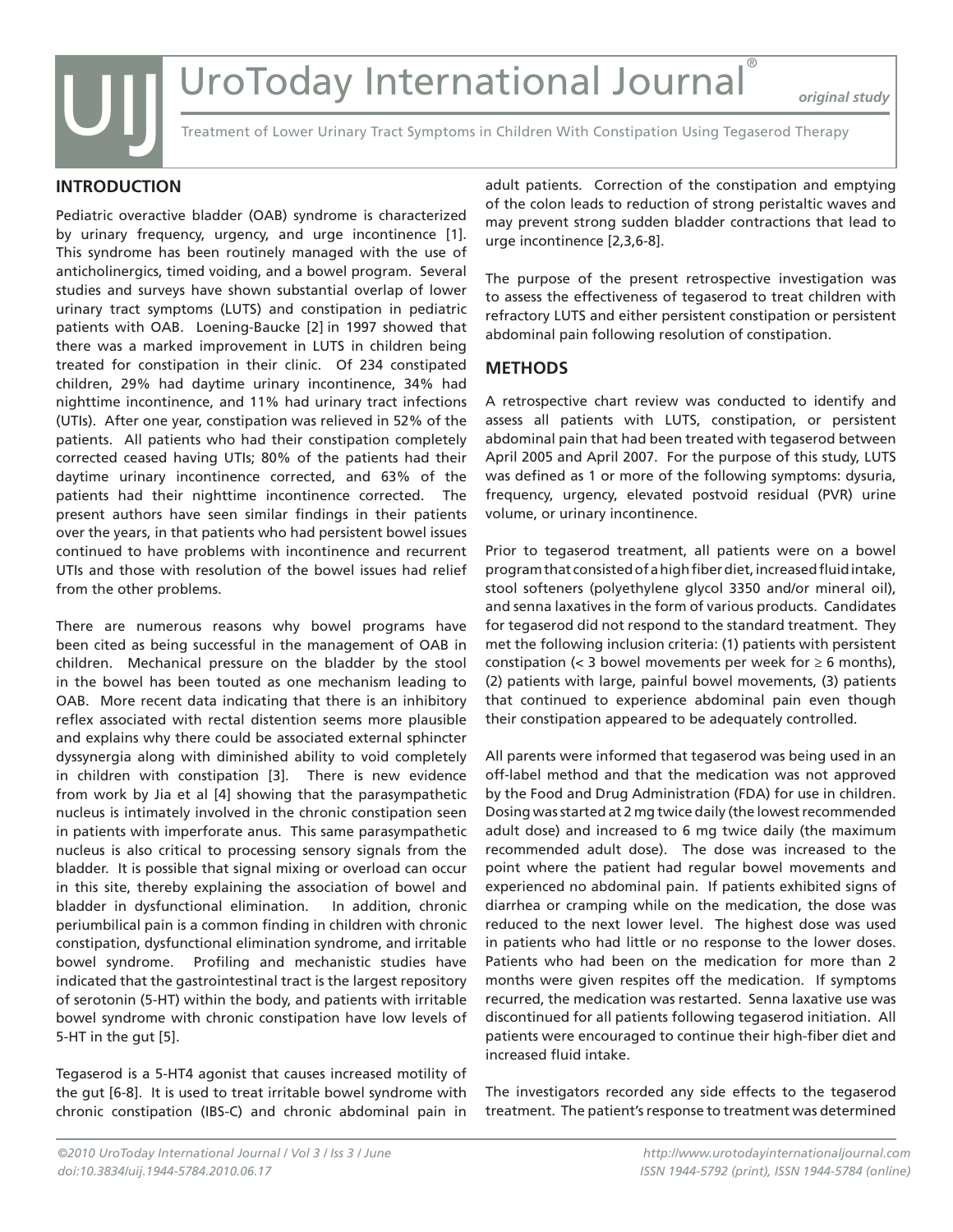*original study*

*Israel Franco, Stephen Cagliostro, Therese Collett-Gardere, Mary Kearins, Paul Zelkovic, Lori Dyer, Edward F. Reda*

by the presence of urinary urgency, frequency, or incontinence, abdominal pain, or UTI. PVR urine volume was also recorded at  $\pmod{\mathbb{N}} = 19$ . doi: 10.3834/uij.1944-5784.2010.06.17t1 the baseline and final evaluations.

Statistical analysis was performed using Excel (Microsoft Corp, Washington, USA). Paired t tests were used to compare PVR urine volume at baseline and the end of treatment.

### **RESULTS**

There were 19 patients included in the record review. Their baseline demographic characteristics are included in Table 1. There were 11 girls and 8 boys, with an average age of 9.3 years (SD = 3.3; range, 3.9-15.7 years). The primary diagnosis was urinary incontinence in 12 patients, urinary frequency in 3 patients, urgency in 2 patients, and dysuria in 1 patient. The most common comorbid condition was recurrent UTI, present in 11 out of the 19 patients; 10 patients had an underlying diagnosed neuropsychiatric disorder. Elevated PVR urine volume was present in 16 out of 19 patients. The median residual volume in these patients with elevated residuals before treatment was 91.2 mL and the median volume was 63.5 mL. Previous treatments for the urinary disorders included biofeedback training for 11 patients. In addition to laxatives, concomitant pharmacologic therapy included alpha blockers for 16 patients and anticholinergic therapy for 7 patients.

There was a 3-year follow-up period available on all patients. They all tolerated tegaserod well and none had to discontinue the medication due to side effects. Two patients did not tolerate the 6 mg dose due to cramping and diarrhea; their doses had to be reduced to 2 mg twice daily. Constipation was managed successfully for all patients.

Patient responses to tegaserod treatment for the outcome measure of PVR urine volume can be found in Figure 1 and Table 2. After tegaserod treatment, the average PVR was significantly reduced when compared with pretreatment levels (*P* = .0005). The PVR for the patients with elevated residuals came down to 14.2 mL and the median was 10 mL.

Abdominal pain was eliminated in all patients. All patients with UTIs prior to tegaserod treatment reported cessation of the infections following treatment. All patients with urgency and frequency prior to treatment had cessation of their symptoms. Urinary incontinence improved in all but 4 of 14 patients. Of the 4 patients with unresolved urinary incontinence, 3 patients were recognized as having neuropsychiatric disorders that were not being treated with appropriate neuropsychiatric medications at the time. Once these patients were treated with the appropriate neuropsychiatric medications, the incontinence

Table 1. Baseline Demographics for Patients in the Study

*www.urotodayinternationaljournal.com*

| Characteristic                                                                                                                                           | n                                                                             | %N                                      |
|----------------------------------------------------------------------------------------------------------------------------------------------------------|-------------------------------------------------------------------------------|-----------------------------------------|
| <b>Reason for initial consultation</b><br>Incontinence<br><b>Frequency</b><br><b>Urgency</b><br><b>Hesitancy</b><br><b>Dysuria</b><br>UTI                | 11<br>3<br>$\overline{2}$<br>$\overline{1}$<br>$\mathbf{1}$<br>$\overline{1}$ | 58<br>15.6<br>10.5<br>5.3<br>5.3<br>5.3 |
| <b>Comorbid conditions</b><br><b>Recurrent UTI</b><br>Neuropsychiatric disorder <sup>a</sup><br>Anxiety<br><b>ADD/ADHD</b><br><b>Depression</b><br>Other | 11<br>4<br>4<br>3<br>$\overline{1}$                                           | 58<br>21.1<br>21.1<br>15.8<br>5.3       |
| <b>Biofeedback</b><br><b>Some training</b><br><b>No training</b>                                                                                         | 11<br>8                                                                       | 58<br>42                                |
| <b>Concomitant medications</b><br><b>OAB</b> antimuscarinics<br><b>Antidepressants</b>                                                                   | 7                                                                             | 36.8                                    |
| <b>Tricyclics</b><br><b>SSRIs/SNRIs</b><br><b>Medications for ADD</b>                                                                                    | 3<br>$\overline{2}$<br>4                                                      | 15.7<br>10.5<br>21.0                    |
| <b>Laxatives</b><br>Senna stimulant<br>Osmotic                                                                                                           | 15<br>16                                                                      | 78.9<br>84.2                            |

a Three patients were diagnosed with at least 2 neuropsychiatric disorders.

Abbreviations: ADD/ADHD, attention deficit (hyperactivity) disorder; OAB, overactive bladder; SNRI, serotonin and norepinephrine reuptake inhibitors; SSRI, selective serotonin reuptake inhibitors; UTI, urinary tract infection.

episodes ceased. These patients were not taking tegaserod when they started the neuropsychiatric medications.

In March 2007, tegaserod was taken off the market by the manufacturer for a potential safety signal that suggested increased cardiovascular ischemic events in elderly patients. Therefore, it became no longer available for this observational clinical study. In all 19 cases, the patients regressed over the course of several weeks and redeveloped their baseline symptoms of constipation or abdominal pain. The PVR urine values increased in all patients who had elevated residuals previously (mean [SD] = 75.1 mL [61]) once they were off the therapy for 3 months. When compared with the PVR values while on the medication, this was a significant increase ( $P =$ .0001).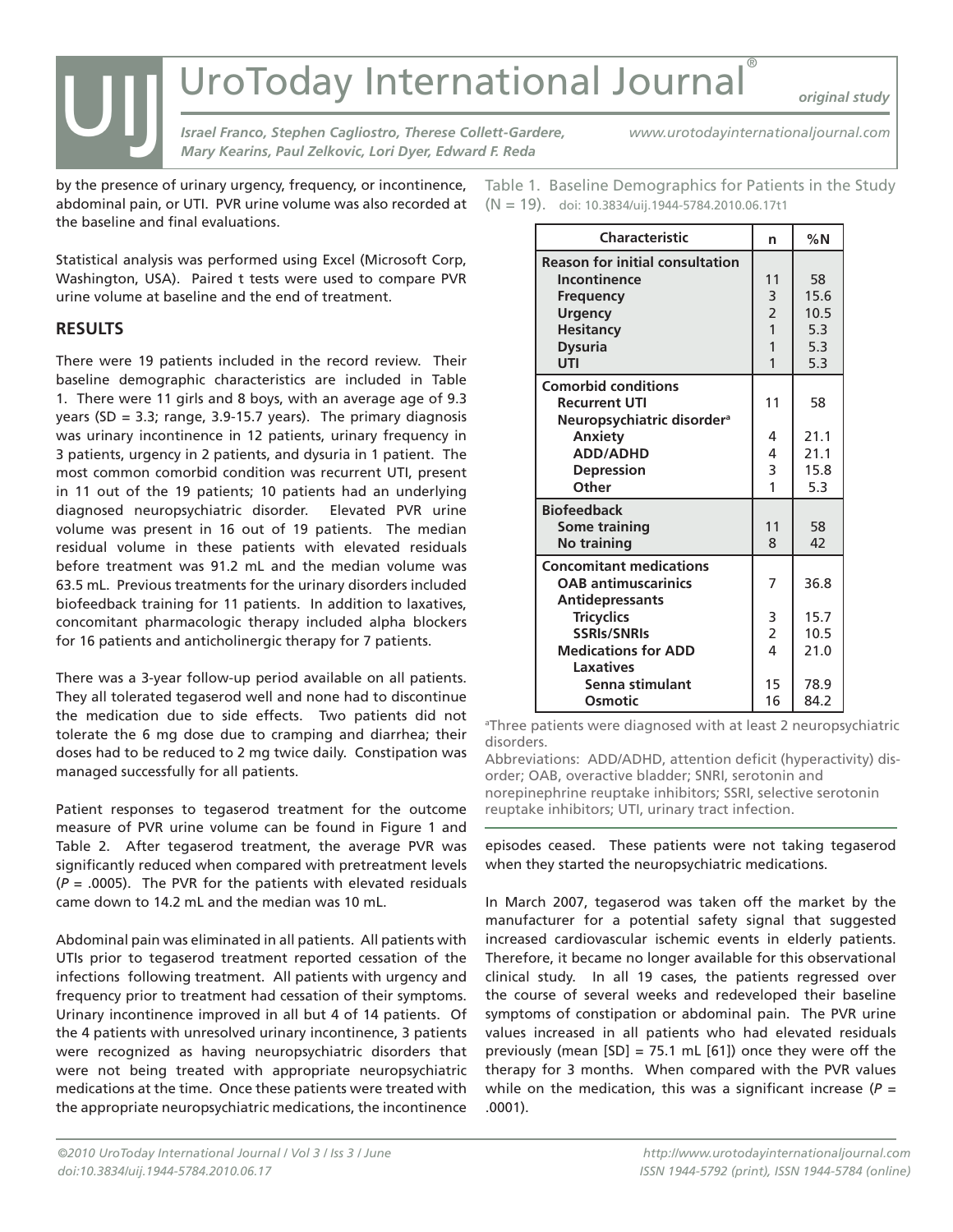*original study*

Treatment of Lower Urinary Tract Symptoms in Children With Constipation Using Tegaserod Therapy

Figure 1. Postvoid Residual (PVR) Urine Volume (mL) for Individual Patients Before, During, and 3 Months After Withdrawal of Treatment With Tegaserod. doi: 10.3834/uij.1944-5784.2010.06.17f1



Patients with PVR's Prior to Treatment

Table 2. Postvoid Residual Urine Volume (mL) at Baseline, Following Tegaserod Treatment, and Following Withdrawal of Tegaserod ( $N = 19$ ). doi: 10.3834/uij.1944-5784.2010.06.17t2

|                | <b>Baseline Measurements</b> |                    | <b>PVR After</b> | <b>PVR After</b>        |  |
|----------------|------------------------------|--------------------|------------------|-------------------------|--|
|                | <b>Initial PVR</b>           | <b>Maximum PVR</b> | Tegaserod        | Withdrawal <sup>a</sup> |  |
| <b>Mean</b>    | 59.4                         | 80.0               | 10.3             | 75.1                    |  |
| <b>SD</b>      | 57.7                         | 79.2               | 14.8             | 61                      |  |
| <b>Patient</b> |                              |                    |                  |                         |  |
| 1              | 4                            | 7                  | 20               | 7                       |  |
| 2              | 0                            | 0                  | 0                | 0                       |  |
| 3              | 60                           | 60                 | 15               | 78                      |  |
| 4              | 0                            | 0                  | 0                | 0                       |  |
| 5              | 89                           | 183                | 0                | 156                     |  |
| 6              | 50                           | 60                 | 48               | 46                      |  |
| 7              | 67                           | 67                 | 0                | 60                      |  |
| 8              | 50                           | 80                 | 0                | 80                      |  |
| 9              | 115                          | 115                | 0                | 93                      |  |
| 10             | 34                           | 34                 | 7                | 42                      |  |
| 11             | 230                          | 230                | 28               | 179                     |  |
| 12             | 27                           | 27                 | 0                | 35                      |  |
| 13             | 38                           | 38                 | $\mathbf 0$      | 29                      |  |
| 14             | 51                           | 244                | 17               | 62                      |  |
| 15             | 9                            | 9                  | 9                | 12                      |  |
| 16             | 127                          | 127                | 22               | 146                     |  |
| 17             | 58                           | 58                 | 11               | 44                      |  |
| 18             | 120                          | 120                | 50               | 134                     |  |
| 19             | 0                            | 0                  | 0                | 0                       |  |

<sup>a</sup> All patients were withdrawn from tegaserod for 3 months prior to obtaining this measure. Abbreviations: PVR, postvoid residual; SD, standard deviation.

UIJ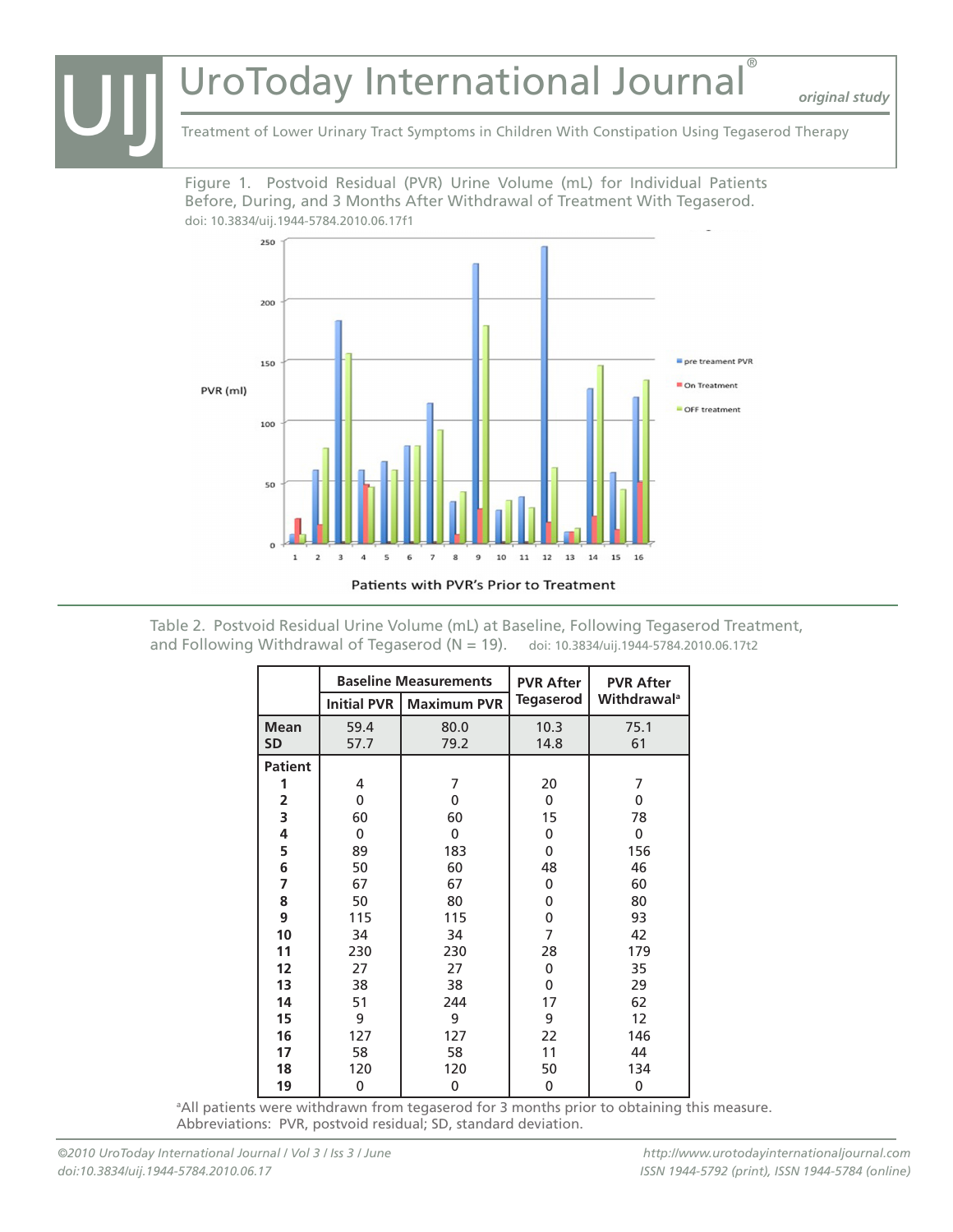*Israel Franco, Stephen Cagliostro, Therese Collett-Gardere, Mary Kearins, Paul Zelkovic, Lori Dyer, Edward F. Reda*

*www.urotodayinternationaljournal.com*

*original study*

#### **DISCUSSION**

UIJ

Distressing symptoms of LUTS and associated complications such as recurring UTIs continue to be a significant problem in the practice of pediatric urology. The combination of constipation and voiding symptoms has been termed *dysfunctional elimination* [9]. Successful treatment of the constipation by laxative drugs produces improvement in urinary tract symptoms in some patients [2,10]. However, clinical observations by the present authors and others have shown that LUTS may persist despite a laxative-induced return to normal bowel function [11,12]. The present retrospective report summarizes the experience of 19 children who continued to have LUTS and recurring UTIs despite aggressive laxative treatment with senna and stool-softening osmotic agents. Abnormal PVR bladder volumes were documented in 16 of the 19 children. This draws attention to persisting failure of contractile bladder function or increased outlet resistance at the bladder neck or external sphincter, despite reports by the children's parents that constipation was improved. Eleven of the 19 patients continued to experience recurring UTIs and all patients had variable abdominal pain. Clearly, laxative treatment alone did not produce the desired effect on the urinary tract abnormalities and symptoms in this group of patients.

The notion that with chronic constipation the large fecal mass retained in the rectum and sigmoid colon may exert pressure on the bladder wall or induce a more acute urethrovesical angle that is sufficient to reduce functional bladder capacity and impair emptying [13] cannot be the only causative factor involved. This conclusion is supported by evolving knowledge about the effects of various neurotransmitters on urinary bladder function that may be common to those affecting the colon. There is also a likely overlap of signaling pathways in the dorsal horn of the spinal cord for innervation of the bladder, bowel, and pelvic musculature [14-16]. The present authors did not investigate stool retention, per se. However, the fact that most of the patients in this study had laxative-induced bowel movements on a regular basis and were no longer considered constipated by the parents yet continued to have abdominal pain, poor bladder emptying, and recurring UTI's strongly suggests that mechanical pressure from retained stool and/or rectal and colonic distention was not the only source of the pathology or cause of LUTS.

It is also possible that tegaserod could have had a central effect, because there is evidence in animal models that the 5-HT4 receptor agonist can act as putative antidepressant with a rapid onset of action [17,18]. It is unclear whether or not tegaserod can cross the blood brain barrier, but this central effect could

explain the mood elevation that was reported by several of the patients.

The authors chose to try treatment of these resistant cases of LUTS with tegaserod, a serotonin 5-HT4 receptor partial agonist. This drug was approved at the time for treatment of IBS-C in women and chronic idiopathic constipation (CIC) in all adults. The mechanism of action of tegaserod is complex, but it involves enhancing the effects of serotonin-related signaling in the colon and possibly the spinal cord [19,20]. Serotonin, released from enterochromaffin cells in the bowel mucosa secondary to local chemical stimulation or distention of the bowel by the fecal mass, is thought to enhance neurotransmission by increasing release of the neurotransmitter acetylcholine from afferent nerve terminals in the intestine and at the level of spinal reflexes. The net effect of tegaserod is to augment acetylcholine release and thereby enhance synaptic transmission and stimulation of efferent nerves that provide effector functions controlling motility, secretion, and sensation in the gut. Studies using experimental animals and humans have demonstrated that tegaserod treatment increases bowel contractions and promotes distal movement of intestinal contents [21]. Clinically, the result is production of more frequent and softer stools. Tegaserod treatment has also been associated with a decrease in abdominal pain and bloating, which can occur in patients with IBS-C and CIC unrelated to bowel pattern [22]. The cause for improvement in pain and bloating is less well understood but, again, is considered related to an effect on serotonin in modifying afferent pain pathways.

The present study showed that when children with continuing significant LUTS and bowel dysfunction were treated with tegaserod, they responded with maintenance or resolution of their constipation and also developed clinically improved LUTS. Improvement manifested as resolution of bladder symptoms, normalization of PVR urinary volume, lack of recurring UTIs, and resolution of abdominal pain. Thus, the manifestations of LUTS and its complications were largely eliminated when their bowel treatment was changed from a standard program to tegaserod.

How is this apparently striking effect of tegaserod explained? It is plausible that prior to treatment these patients were experiencing unsuccessful colonic contractions that were triggering contractions of the bladder or leading to increased tone in the urethrovesical sphincter by shared neural pathways in the pelvis or spinal cord. These effects are similar to those described in patients with imperforate anus [23]. Further support for a link between colon and bladder sensory and contractile responses is found in experimental observations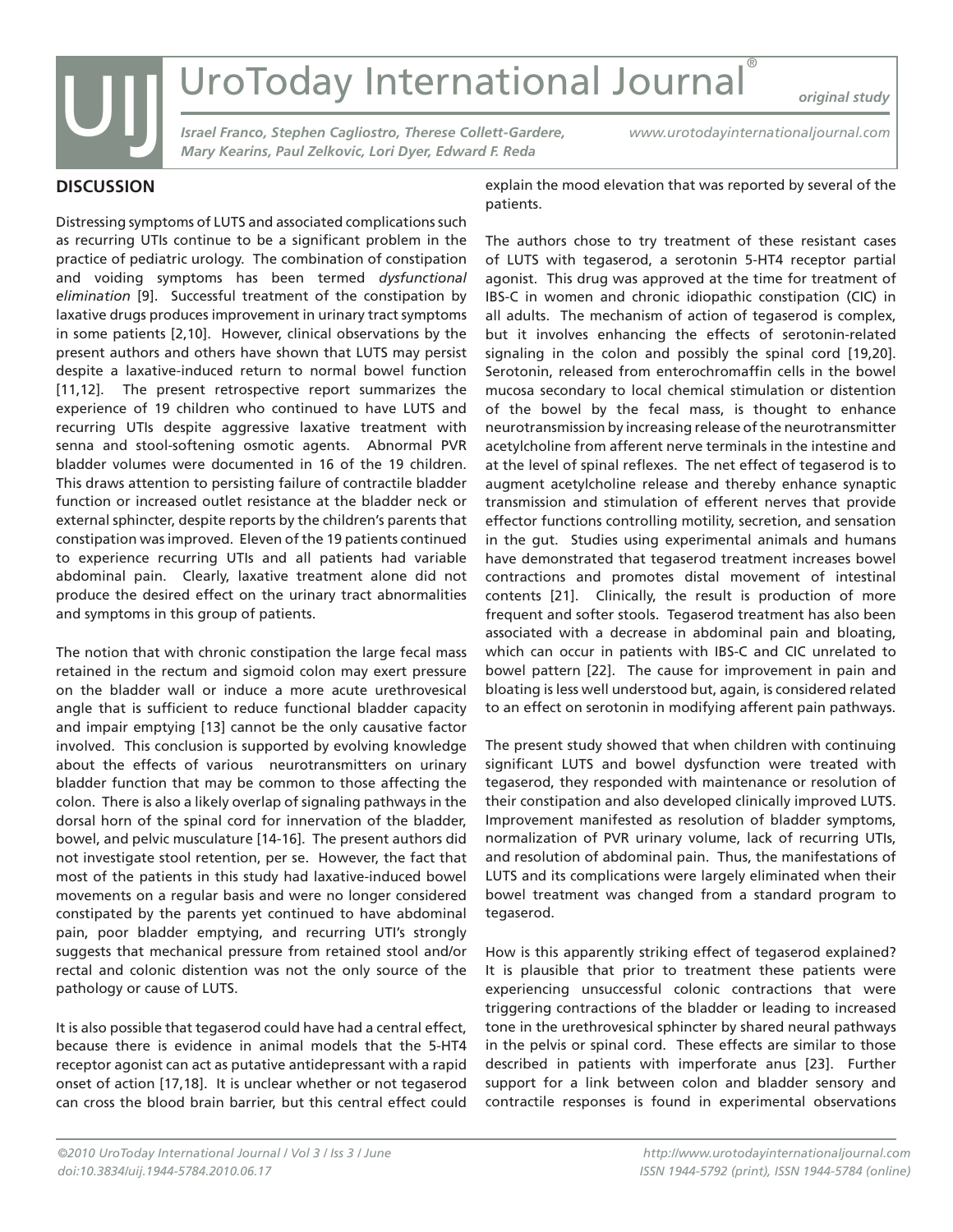*original study*

Treatment of Lower Urinary Tract Symptoms in Children With Constipation Using Tegaserod Therapy

by Pezzone and colleagues, who reported that acute colitis in rats triggers bladder hyperactivity [14-16,24]. The present authors have noted clinically that during acute worsening of colitis, patients may experience an increase in bladder voiding symptoms. When the colitis is controlled, the bladder symptoms resolve. The reason for this symptom association is unclear, but in view of the lack of inflammatory cells in the urine of these symptomatic colitis patients, some inflammation-related or induced hypersensitivity reaction operating through common neural sensory-motor pathways may be the explanation.

The present study was limited by its retrospective design. Prospective studies related to this topic are needed. An additional limitation was the lack of uroflow and electromyographic (EMG) data. Such data may have helped to identify whether or not tegaserod was acting as prokinetic agent for the bladder and thus can be a potential treatment for underactive bladder. This use is speculative but possible because the majority of the patients with elevated PVR urine volume had been taking alpha blockers, but did not respond with complete elimination of urine from their bladders.

### **CONCLUSION**

UIJ

Use of tegaserod resulted in resolution of LUTS and its complications. The authors speculate that in addition to its prokinetic effect on bowel function, tegaserod may have had a beneficial effect on mechanisms that control bladder empting and related abdominal pain in children with chronic LUTS. Accordingly, they propose that prospective, placebocontrolled clinical trials with tegaserod or other 5-HT4 agonists be conducted in patients with LUTS who do not respond to standard therapy.

**Conflict of Interest**: none declared.

### **REFERENCES**

- [1] Neveus T, von Gontard A, Hoebeke P, et al. The standardization of terminology of lower urinary tract function in children and adolescents: report from the Standardisation Committee of the International Children's Continence Society. *J Urol*. 2006;176(1):314-324.
- [2] Loening-Baucke V. Urinary incontinence and urinary tract infection and their resolution with treatment of chronic constipation of childhood. *Pediatrics*. 1997;100(2 Pt 1):228- 232.
- [3] Miyazato M, Sugaya K, Nishijima S, Ashitomi K, Ohyama C, Ogawa Y. Rectal distention inhibits bladder activity via glycinergic and GABAergic mechanisms in rats. *J Urol.*  2004;171(3):1353-1356.
- [4] Jia H, Zhang K, Zhang S, Yuan Z, Bai Y, Wang W. Quantitative analysis of sacral parasympathetic nucleus innervating the rectum in rats with anorectal malformation. *J Pediatr Surg*. 2007;42(9):1544-1548.
- [5] Fidelholtz J, Smith W, Rawls J, et al. Safety and tolerability of tegaserod in patients with irritable bowel syndrome and diarrhea symptoms. *Am J Gastroenterol*. 2002;97(5):1176- 1181.
- [6] Chang L. Brain responses to visceral and somatic stimuli in irritable bowel syndrome: a central nervous system disorder? *Gastroenterol Clin North Am*. 2005;34(2):271- 279.
- [7] Kamm MA. Pharmacological treatment of irritable bowel syndrome--from concept to sales. *Eur J Surg Suppl.*  2002;587:10-15.
- [8] Waring WS, Chui M, Japp A, Nicol EF, Ford MJ. Autonomic cardiovascular responses are impaired in women with irritable bowel syndrome. *J Clin Gastroenterol.*  2004;38(8):658-663.
- [9] Koff SA, Wagner TT, Jayanthi VR. The relationship among dysfunctional elimination syndromes, primary vesicoureteral reflux and urinary tract infections in children. *J Urol*. 1998;160(3):1019-1022.
- [10] Loening-Baucke V. Prevalence rates for constipation and faecal and urinary incontinence. *Arch Dis Child*. 2007;92(6):486-489.
- [11] Franco I. Overactive bladder in children. Part 1: Pathophysiology. *J Urol*. 2007;178(3 Pt 1):761-768.
- [12] Franco I. Overactive bladder in children. Part 2: Management. *J Urol*. 2007;178(3 Pt 1):769-774.
- [13] Chase JW, Homsy Y, Siggaard C, Sit F, Bower WF. Functional constipation in children. *J Urol.* 2004;171(6 Pt 2):2641- 2643.
- [14] Christianson JA, Liang R, Ustinova EE, Davis BM, Fraser MO, Pezzone MA. Convergence of bladder and colon sensory innervation occurs at the primary afferent level. *Pain*. 2007;128(3):235-243.
- [15] Pezzone MA, Liang R, Fraser MO. A model of neural cross-talk and irritation in the pelvis: implications for the overlap of chronic pelvic pain disorders. *Gastroenterology*. 2005;128(7):1953-1964.
- [16] Ustinova EE, Fraser MO, Pezzone MA. Cross-talk and sensitization of bladder afferent nerves. *Neurourol Urodyn*. 2010;29(1):77-81.